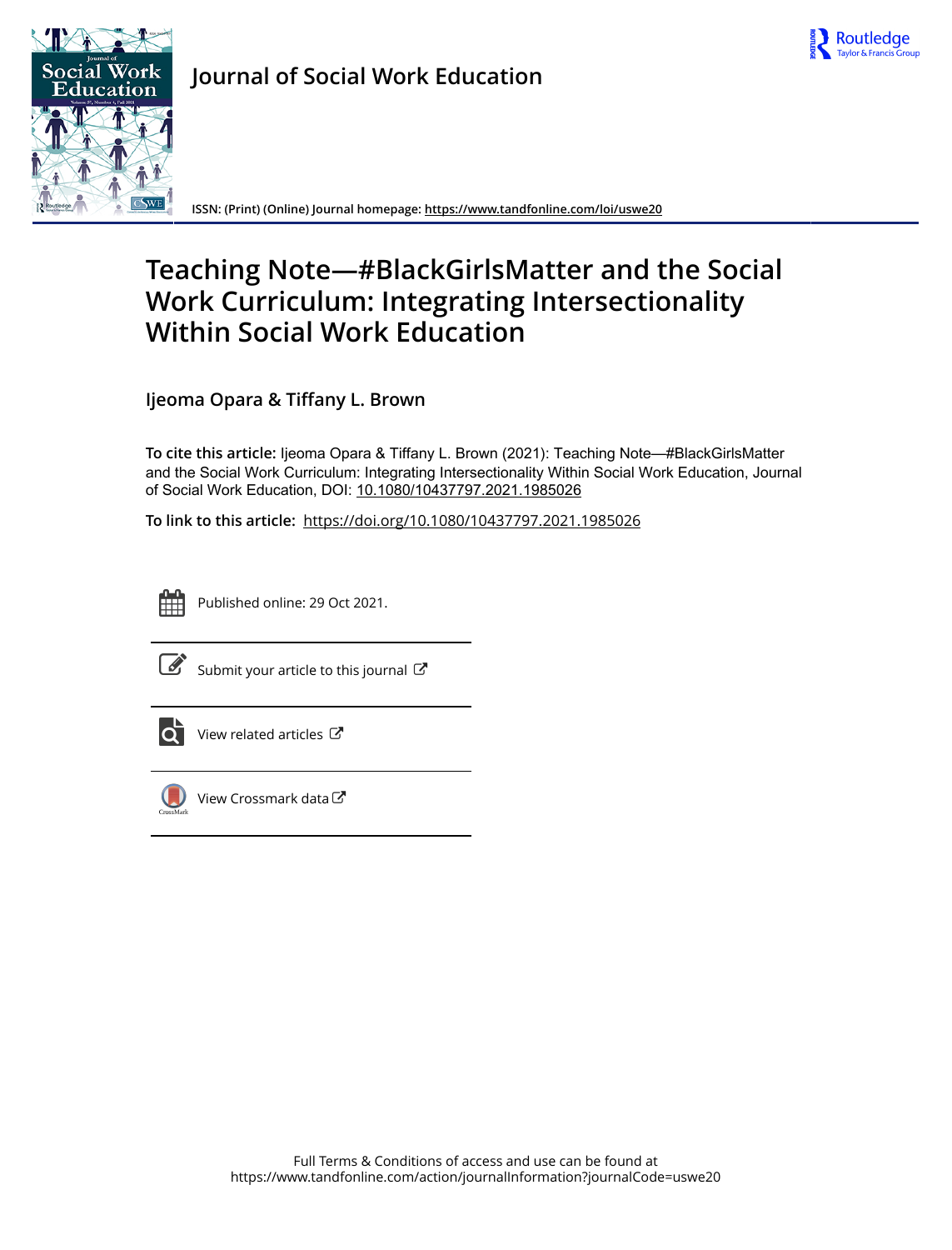

Check for updates

# **Teaching Note—#BlackGirlsMatter and the Social Work Curriculum: Integrating Intersectionality Within Social Work Education**

Ijeoma Opara and Tiffany L. Brown

#### **ABSTRACT**

Black girls experiences are often ignored and not discussed within social work classrooms. We urge social work educators to center the heterogenous experiences of Black girls within their curriculums. This teaching note presents intersectionality as a framework for teaching social work students about working effectively with Black girls by focusing on their unique social location. We provide strategies that engage social work students through case studies using qualitative research, student reflections, educational videos, and guest speakers. By using an intersectionality lens, social work curriculums can provide an important foundation for students to understand the nuanced ways that Black girls develop and experience the world.

**ARTICLE HISTORY**  Accepted: January 2021

During the spring of 2020, global protests erupted in an effort to bring awareness to structural violence and anti-Black racism within the United States. Academic institutions, professional organizations, and public-sector companies all released statements denouncing racialized violence, while calling for increased representation of Black voices and perspectives to support the country's healing process. The resounding message at the core of these social justice initiatives is that #BlackLivesMatter. As a human services field that has its roots in pioneering against social injustice, social workers are uniquely positioned to contribute to the fight against systemic racism in our work with communities, families, and individuals as well as in our research. We can also make significant contributions to achieving racial justice through the ways in which we approach the preparation of future practitioners in the field.

This teaching note aims to highlight the value we have for Black lives, while more specifically addressing that #BlackGirlsMatter and how the intersection of race  $_X$  gender  $_X$  age contributes to the marginalization of Black girls. For Black girls, their experiences are often grouped together with Black boys or even further, convoluted with all adolescent girls. While the experiences of girls and women in the United States are shaped by a patriarchal system that marginalizes those whom identify as female, Black girls face a unique experience due to their sociohistorical context of slavery and subsequent systemic gendered racism that applies specifically to them (Collins et al., [2015\)](#page-6-0). The focus on Black girls reflects the difference in the treatment that Black boys may experience due to racism, while also different than the marginalization that White girls and women may experience due to their gender.

<span id="page-1-2"></span><span id="page-1-1"></span><span id="page-1-0"></span>Race, ethnicity, class, religion, and gender can have a profound effect on adolescent development that may be ignored in research and practice—thus resulting in broad generalizations that may further marginalize certain populations (Day-Vines et al., [2003;](#page-7-0) Harrison, [2017\)](#page-7-1). An aim of Black feminist theory has been to increase consciousness, empowerment, and social justice for Black women (Collins, [2000](#page-6-1)). However, incorporating the discussion of how to effectively empower Black girls within social work practice has been limited in the extant literature. Highlighting the social locations of Black girls in the United States is crucial in the field of social work, and it is essential for social work students to be equipped to examine and challenge their own biases when working with this group. Furthermore,

**CONTACT** Ijeoma Opara **@** ijeoma.opara@yale.edu **@** Yale School of Public Health, 60 College Street, New Haven, CT 06510.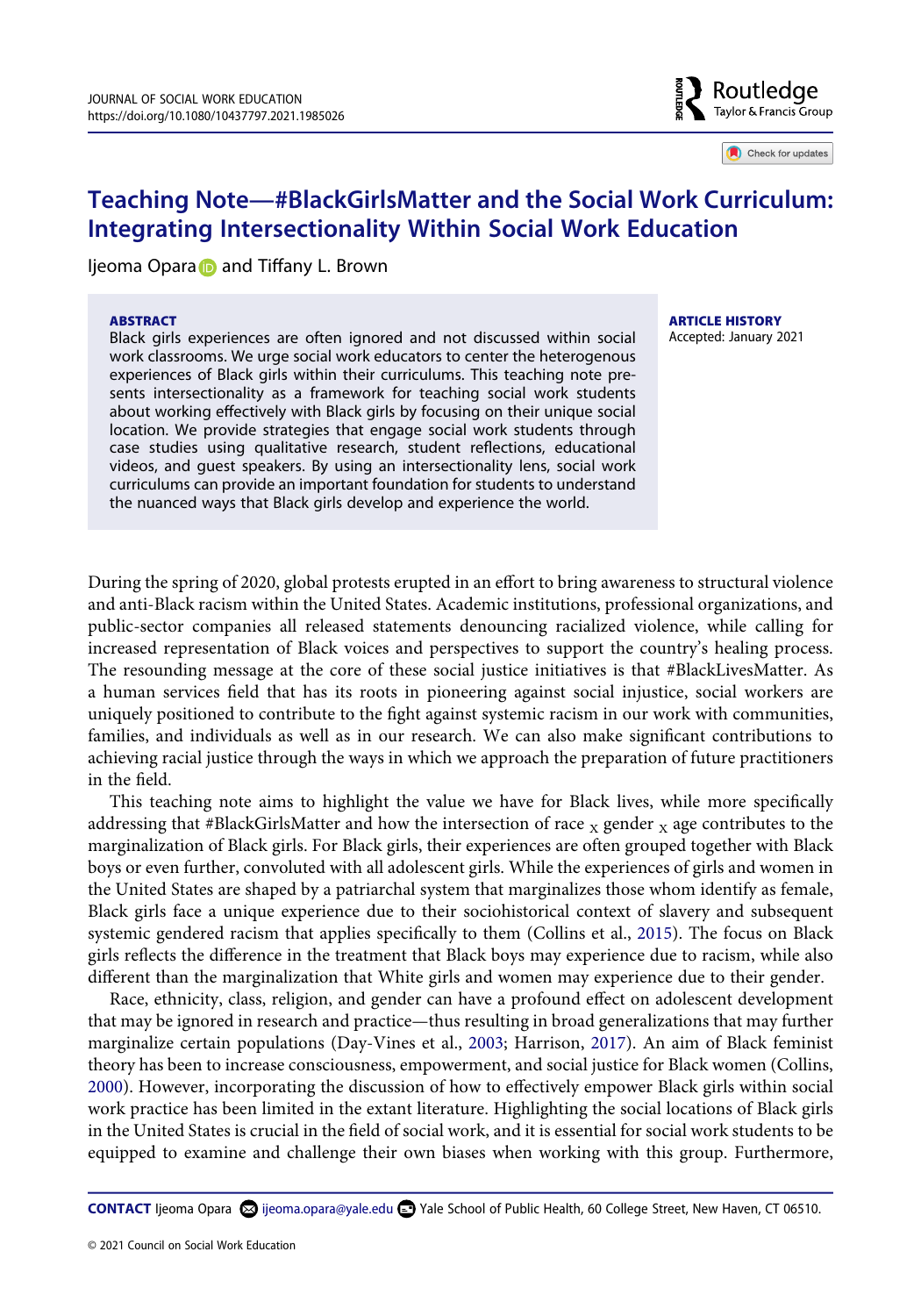pedagogical approaches that address multiple social identities support social work students in their understanding of the factors that influence developmental outcomes and provide pathways toward effective social work practice with Black girls.

We urge the social work field to incorporate strategies within their curriculums on how to incorporate a strengths-based, antideficit lens when working with Black girls. This is crucial to acknowledge intersections that contribute to Black girls' unique experiences. As Black female educators, whom have worked with Black girls in clinical practice and community-based settings, we provide examples on how social work educators can use empirical evidence (e.g., quantitative and qualitative studies) to inform their teaching of cultural strengths (e.g., empowerment and ethnic–racial identity) in integrating the critical examination of Black girls within the classroom. Intersectional perspectives also help to elucidate the unique challenges and cultural meanings attributed to experiences based on multiple social identities.

### **Overview of intersectionality theory**

<span id="page-2-7"></span>While antiracism ideologies are often taught in social work classrooms (Singh, [2019\)](#page-7-2), educators may unconsciously miss the opportunity to delve into a deeper critical analysis of the multiplicative identities in which Black girls possess. Grounded in Black feminist thought, intersectionality is a framework used to examine multiple dimensions of identities and various social locations, while highlighting the manner in which they intersect (Crenshaw, [1991\)](#page-6-2). Although intersectionality has been conceptualized in many different ways, prior research suggests an individual's multiple identities intersect to shape personal experiences (Crenshaw, [1991](#page-6-2)), at times to form "intersecting oppressions . . . that work together to produce injustice" (Collins, [2000](#page-6-1), p. 18).

<span id="page-2-2"></span><span id="page-2-0"></span>Intersectionality can be conceptualized as a framework that guides methodological considerations (Abrams, [2020](#page-6-3); Bowleg [2012](#page-6-4)) and data interpretation. More specifically, within teaching, intersectionality can be used as a guide to inform social work curriculum (Robinson et al., [2016\)](#page-7-3). It is important to consider intersectionality as a framework for constructing teaching and learning approaches because it can aid in the selection of course materials, in-class assignments, and research topics that specifically aim to examine variables such as race/ethnicity, gender, and socioeconomic status (SES)/class and how such variables intersect to affect the developmental experiences of adolescents (Clonan-Roy et al., [2016](#page-6-5); Opara et al., [2019\)](#page-7-4). We advocate for intersectionality to be integrated within social work curriculums, rather than solely a theory that simply organizes assumptions, ideas, and perspectives. Intersectionality can inform the field of social work by moving us beyond categorical characterizations of the Black experience, into seeing the diversity both within and across groups.

<span id="page-2-6"></span><span id="page-2-5"></span><span id="page-2-1"></span>Although some social work programs have begun to teach intersectionality as a part of their foundational theory courses, there is also a need to design course content, assignments, and lectures in ways that help to personalize intersectionality concepts. More specifically, supporting students to see themselves and others in ways that highlight how the intersections of multiple social identities affect how one experiences power, privilege, and oppression (Robinson et al., [2016](#page-7-3)) is critical to humanizing Black girls. In addition, this approach aids in developing a deeper understanding of oneself in relation to Black girls as clients. Overall, using Intersectionality as a framework can help social workers to make fewer assumptions or generalizations when working with Black girls.

# **Considerations for educators about Black girls**

<span id="page-2-4"></span><span id="page-2-3"></span>In the true essence of social justice, Black communities in the United States continue to experience discrimination in the areas of housing, education, employment, accumulation of wealth, disparities in mental and physical health, criminal justice, politics, and media (Miller & Garran, [2007](#page-7-5)). As Crenshaw ([2018](#page-6-6)) begins her dialog, she introduces the title "*All women are White and all Blacks are male, but some of us are brave*," as an example to display the flaw in mutually exclusive movements that view race and gender as separate constructs. This flaw leaves Black girls and the experiences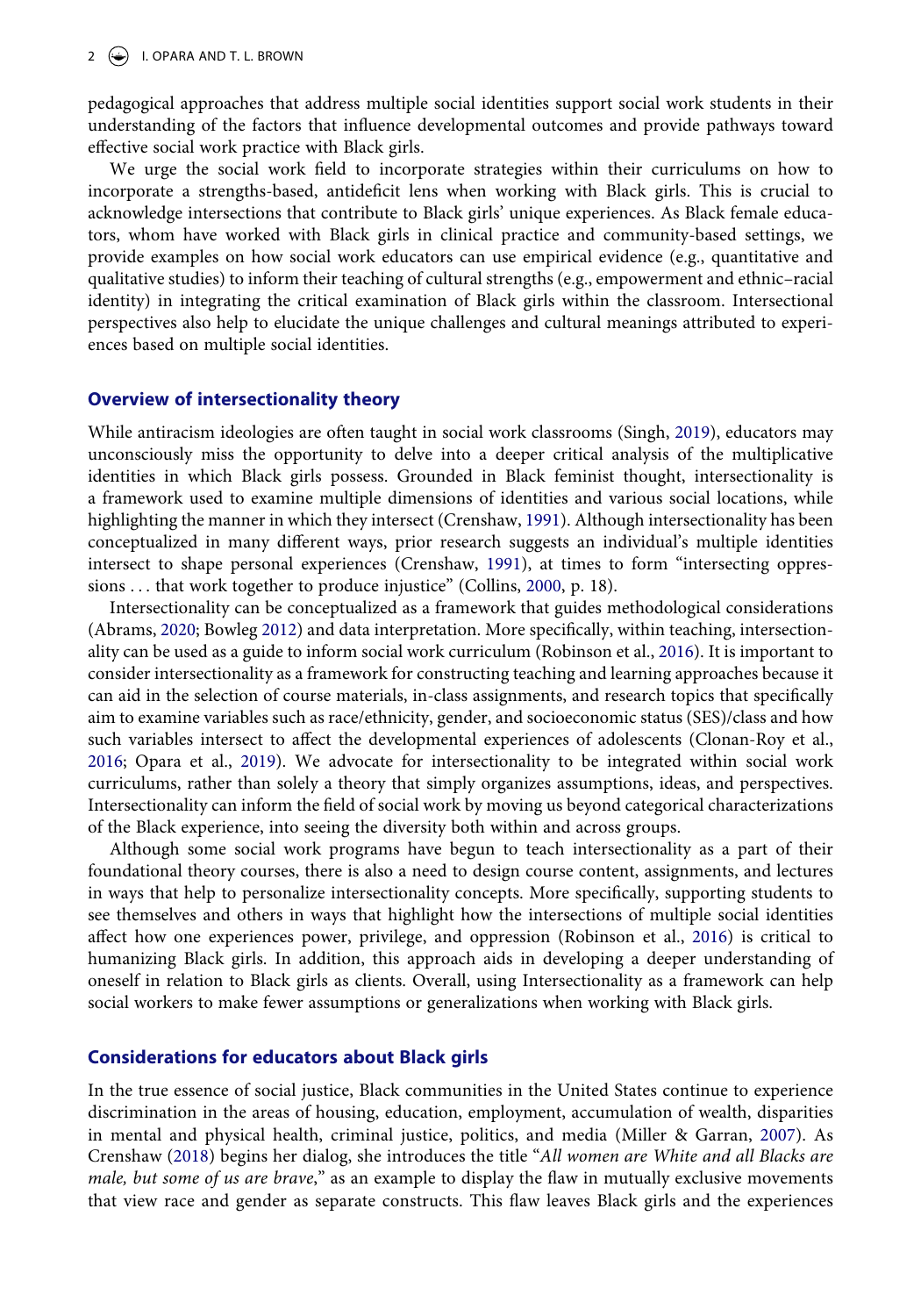they face ignored, thus marginalizing them even further. Furthermore, not using an intersectional approach can create blind spots for practitioners, compromising their ability to effectively meet needs of clients.

Black girls are often viewed through a deficit lens in research and teaching (Nunn, [2018\)](#page-7-6). Even more worrisome is that social work educators may discuss Black girls in a homogenous nature, discounting their intersectional identities. Within the classroom, incorporating the use of case studies for students, Black girls may be described as mostly living in urban, low-income communities, thus creating a single view of them as synonymous with the experiences of all impoverished adolescents. While it is important for social work students to be aware of how poverty and SES can affect the lived experience of young Black girls and family dynamics, other identities and experiences may be overlooked, leaving a flawed and limited view of Black girls in the United States. For example, discussions around the experiences of high-achieving Black girls, middle-class or upper-class Black girls whom live in predominantly elite Black neighborhoods or predominantly White neighborhoods, are rarely discussed in the classroom (Anderson & Martin, [2018;](#page-6-7) Mims and Williams, [2020](#page-7-7); Nunn, [2018](#page-7-6)). This leaves behind crucial accounts of experiences relating to ethnic–racial identity development and mental health that may not be taken into account in the discussion of working with Black girls. Through an intersectional lens, we should acknowledge that Black girls' experiences are not homogenous and multiple intersecting factors are in place that will contribute to their view of self in relation to others.

# <span id="page-3-2"></span><span id="page-3-0"></span>**Strategies for intersectional teaching about Black girls**

<span id="page-3-3"></span>One of the goals in working with Black girls should be the development of their sense of empowerment. Four classroom strategies that we have found effective are the use of: analyzing case studies using qualitative data, reflections of assigned peer-reviewed articles and books, guest speakers, and multimedia. All of these strategies incorporate elements of experiential learning, an important paradigm for enhancing critical thinking in higher education (Svinicki & McKeachie, [2011\)](#page-7-8). These approaches are purposely flexible and can be used in a variety of bachelor's-, master's-, and doctoral-level course work, including elective courses on adolescent development, policy, research, and practice courses.

#### *Case studies using qualitative research*

<span id="page-3-1"></span>Developing case studies for social work students can be challenging, as it is important for instructors to think about the key elements they would like for students to grasp. As social work students may have aspirations of working in a school setting or in areas that serve students, it is critical for social workers to understand how school dynamics can further marginalize and oppress Black girls. Using case studies through qualitative research is based off of a two-step approach. First, an educator should understand the qualitative findings of the study and description of study. Understanding qualitative findings (quotes from youth participants), as these are the voices of youth, can inform the development and use of the case study. Clonan-Roy et al. [\(2016\)](#page-6-5) offered qualitative data that use the narratives of Black and Hispanic female adolescents who discuss challenges within their school systems related to their race and gender while residing in a predominantly White community (see the Appendix). In this exercise, students learned about Positive Youth Development (Lerner et al., [2005\)](#page-7-9) and applied the theory to the experiences of high-achieving Black girls using qualitative data as a case study. By using qualitative data, instructors can use the voices of youth to deepen the discussion of research methodology with students.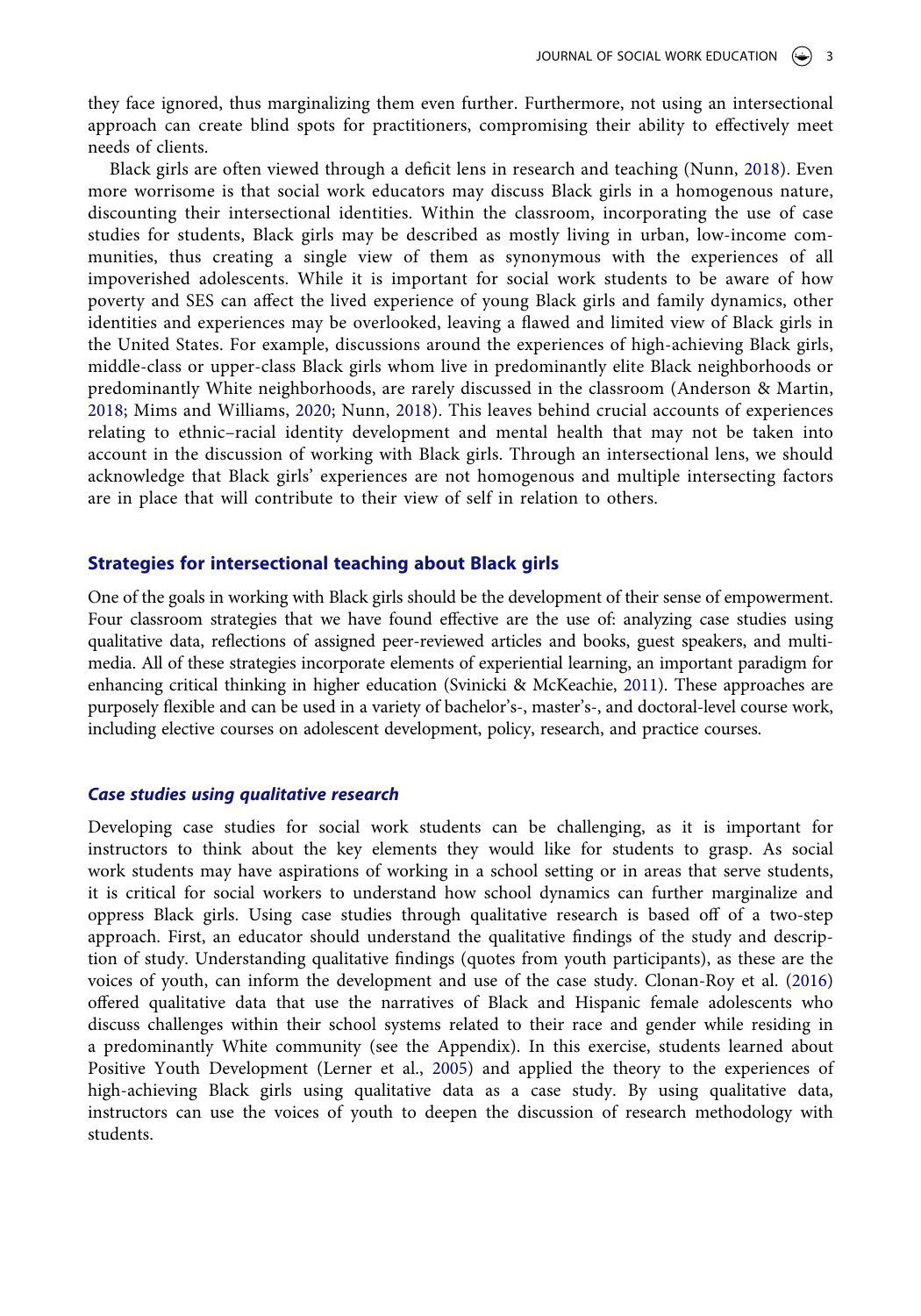#### *Reflections on peer-reviewed articles and books*

<span id="page-4-4"></span>It is essential for social work students to be able to understand research and how it informs social work practice and policy. Within our classrooms, we assigned articles that discussed specific topics involving Black girls. Students were asked to reflect on an article and apply key concepts of the article to their social work practice and then present the article to their classmates. Instructors can be flexible with the amount of time they would like for students to present key findings of articles. The most important strategy in this approach is the selection of articles that highlight cultural strengths and perspectives for Black girls. As an example, Opara et al. [\(2020\)](#page-7-10) was assigned to graduate students in a social work program. Key points that arose in this article were the use of empowerment and ethnic– racial identity and its effect on positive developmental outcomes for Black girls. While students reflected on the article, discussions naturally arose about how White or non-Black social workers can effectively engage in such antiracism and antisexism practices while also honoring cultural pride with Black female clients. In addition, we discussed how identifying specific dimensions of empowerment, such as leadership competency and policy control, manifest within Black girls (Opara et al., [2020](#page-7-10)). Within the classroom, we also provided concrete examples of empowerment principles and activism in Black girls, such as Mari Copeny, who advocated for clean water in her hometown of Flint, Michigan during the Flint Water Crisis (Green, [2019;](#page-7-11) Michigan.gov, [n.d.\)](#page-7-12). This approach provides a strengths-based lens, with which to view how Black girls use civic engagement as a way to challenge racism through activism. This example also allows for the educator and students to celebrate the strengths and accomplishments of young Black girls as activists (Vaughan-Lee & Dorman, [2010](#page-7-13)). In another study, Mims & Williams [\(2020](#page-7-7)) use qualitative findings from their interviews with Black girls who described their ethnic–racial identity formation and what it meant for them to be Black girls. In this reflective activity, students learn the definition of ethnic–racial identity, how its formed by Black girls, and the important influence of environment on identity formation. This approach allows social work students to engage in rich and memorable discussions of key themes of the study in a relatable way.

<span id="page-4-5"></span><span id="page-4-3"></span><span id="page-4-2"></span><span id="page-4-1"></span><span id="page-4-0"></span>Within the context of school discipline, Black boys receive the most attention within the literature regarding this topic. This is concerning because Black girls are six times more likely to receive out-ofschool suspension than White girls (Crenshaw et al., [2015](#page-7-14)). While research on this area is beginning to emerge in the literature, it is essential that social work educators be equipped to address school discipline within the context of Black girls' experiences, as they are often ignored (Blake et al., [2011;](#page-6-8) Morris, [2016\)](#page-7-15). *Pushout: The Criminalization of Black Girls in Schools*, written by Monique Morris, describes the way that society has a misinformed and misunderstood view of Black girls in the United States that has unfortunately contributed to punitive policies that have disproportionately affected Black girls. The novel *Pushout*, which has recently been adapted into a movie, can be assigned to students to read in its entirety or to watch in the classroom, followed by a facilitated discussion on how social work students can actively work on challenging negative stereotypes and beliefs that have harmed Black girls within the school system.

#### *Guest speakers*

As educators, we are often viewed as experts in a particular subject. However, there are topics that are important to discuss that a lecturer may not fully understand. Therefore, that topic is either underdiscussed or not addressed at all. The use of guest speakers, particularly those who are not social workers, was used in our classes for the following reasons. First, social work can be an interdisciplinary field. Social workers often interact with different professions throughout their careers (e.g., probation officers, attorneys, teachers). Depending on the field, social work students should understand the perspectives of other professions to be able to effectively communicate and advocate for Black girls when in the field. In our classrooms, we invited Black women who are in the field of social work, psychology, and public health fields to discuss concepts that relate to empowering Black girls through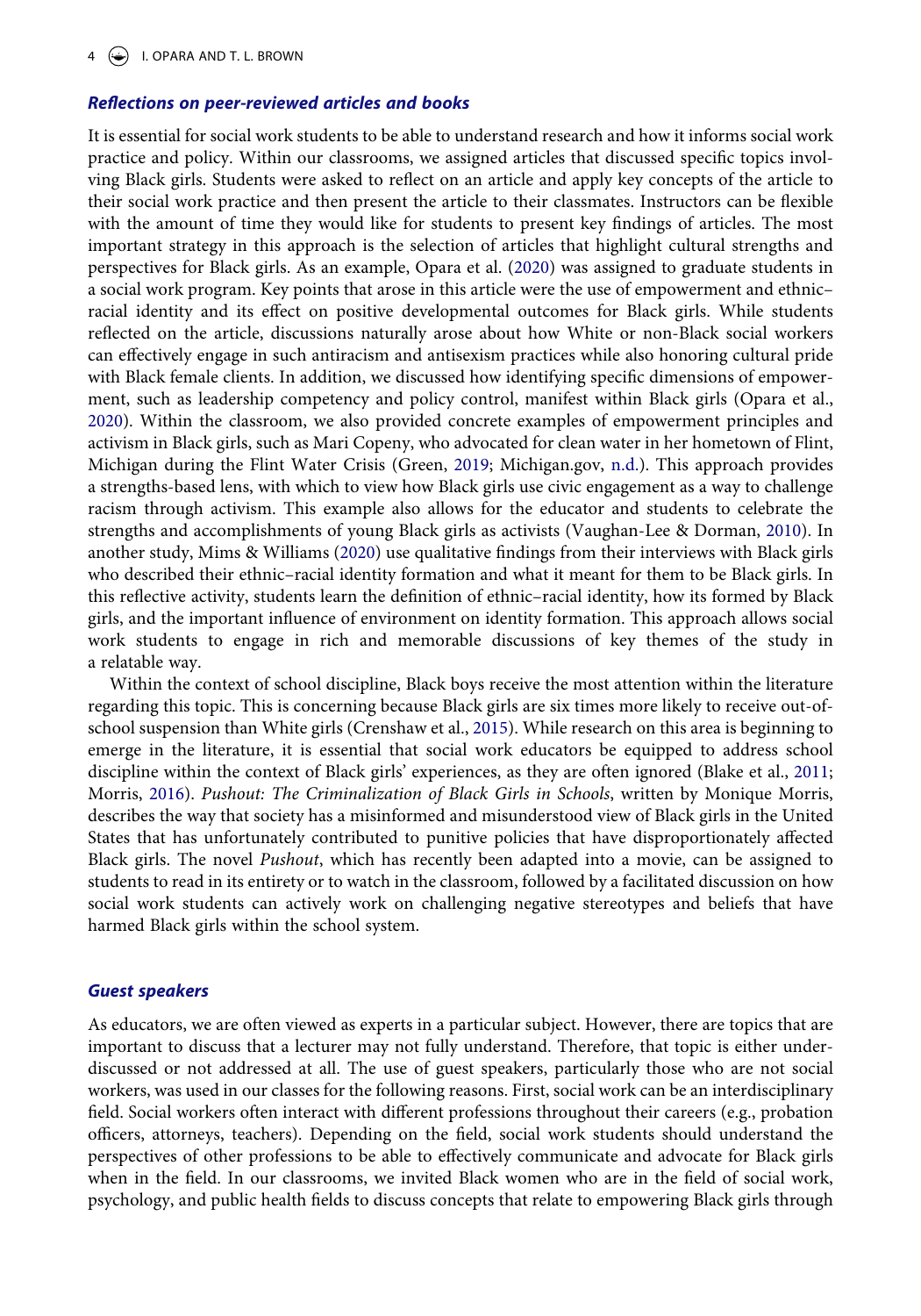various levels of practice, research, and policy. These guest speakers are also real-life embodiments of intersectionality principles who provide students with real-world examples from the field in working directly with Black girls in different settings.

#### *Educational videos*

The pedagogical benefits of using videos in the classroom are associated with increased engagement with the course materials by students that provides a deeper understanding of the material. TedTalks were used as well, as they are relatively short and deal with the most pressing issues of the day. TedTalks are also often packed with interesting ideas and inherently shareable information. For example, in our adolescent development course, students watched a five-minute Ted Talk delivered by Daniella Carter, a transgender Black girl in New York City who struggled with homelessness. The video brought out a very strong reaction from students as many of them acknowledged that they have never worked with a transgender youth of color and did not explicitly know the unique struggles that these youth face.

<span id="page-5-1"></span><span id="page-5-0"></span>Sociological films, such as *A Girl Like Me*, can be useful in describing the experiences of Black girls and their sense of self in relation to the world. *A Girl Like Me* is a documentary directed by Kiri Davis [\(2005\)](#page-7-16) when she was 16 years old. The seven-minute documentary examines colorism, hairstyles, and facial features that affect Black girls' view of self. Within the video, the film recreates the classic experiment, "The Clark Doll" study (Clark & Clark, [1939](#page-6-9)), which demonstrates how children are asked to describe the Black doll versus a White doll, in which children attributed the Black dolls to be "bad," or "ugly," and the White dolls to be "pretty" and "good." Such social experiments show how young children not only learn racial stereotypes but how such stereotypes can be internalized by Black girls, thus affecting their overall sense of self and identity. This short film also demonstrates diverse ways that Black girls experience and perceive their Blackness, which further demonstrates the importance of using intersectionality as a lens.

#### *Practicing reflexivity*

<span id="page-5-2"></span>Reflexivity is a very personal process and is cultivated by the awareness of power differentials embedded within research, the classroom, and clinical settings (Abrams et al., [2020](#page-6-3); Reed et al., [2012](#page-7-17)). Reflexivity lends itself well to the use of intersectional approaches in education settings because it challenges categories of oppression that have been embedded in society (Nnawulezi et al., [2020](#page-7-18)). Although social work students and clinicians should routinely engage in reflective practices in which they actively attempt to identify assumptions, stereotypes, and the personal feelings that may arise when working with or learning about Black girls' experiences, it is essential for social work instructors to engage in reflexivity as well. As instructors are in positions of power to infuse knowledge on others, their assumptions and personal experiences may come through within classroom instruction. As members of power, students rely on instructors to be objective in their instruction yet passionate about social justice. Thus, a balanced yet empathetic approach is needed in relaying information regarding Black girls. Instructors must also be willing to go against their original view or thinking of the experiences of Black girls and present their intersections in an unbiased way.

<span id="page-5-3"></span>It is essential that instructors first develop a classroom climate that allows students to feel safe and secure with being vulnerable. As pointed out by other scholars who have taught intersectionality within the context of social work programs (Robinson et al., [2016](#page-7-3)), "[I]n order to fully grasp intersectionality concepts, students need a degree of vulnerability." Having students explore the intersections of their own identities to better understand how privilege and oppression operate based on social identities is a powerful tool in fully grasping intersectionality concepts. In addition, instructors may want to share their unique social location and explain how their intersecting identities have produced distinct experiences for them (e.g., Reed et al., [2012\)](#page-7-17).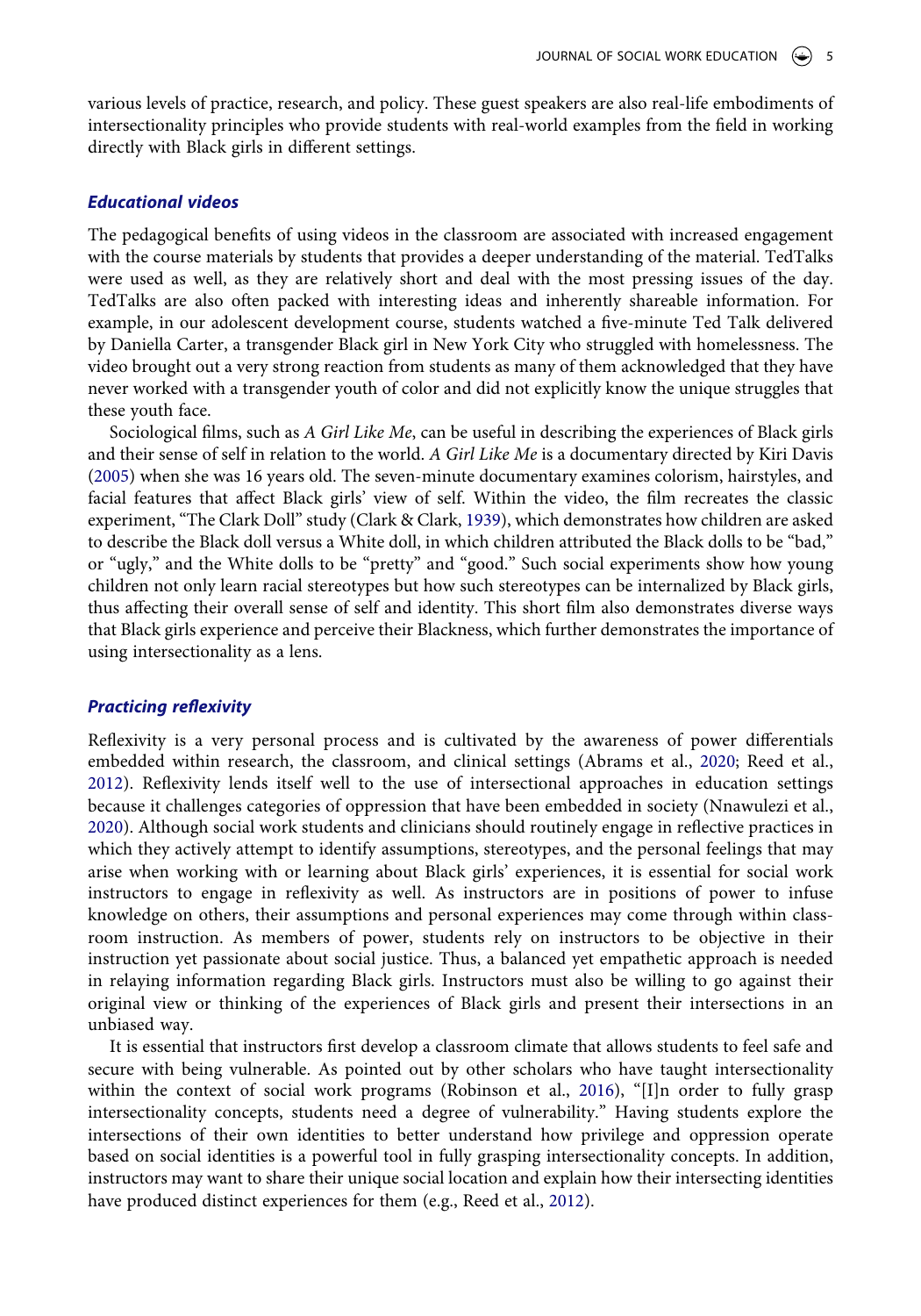# **Conclusion**

While we have provided suggestions for social work educators to consider, we acknowledge that our guidance is not exhaustive. Those of us in social work education train students to meet the needs of the most marginalized, therefore we cannot afford to remain silent or accepting of the status quo on the injustices that have negatively affected Black girls. As we acknowledge that there are many intersections that social work students should be prepared to understand, we stand firm on the importance of centering the lived experiences of Black girls, highlighting their strengths and purposely teaching social work students strategies on increasing racial identity, self-esteem, and honoring heterogeneity among this group. Social workers have the unique position to have a positive effect on the lives of the most vulnerable and marginalized; using our power is essential in adequately advocating for children and nurturing their resilience.

# **Disclosure statement**

No potential conflict of interest was reported by the authors.

# **Notes on contributors**

*Ijeoma Opara*, PhD, MSW, MPH, is affiliated with the Department of Social and Behavioral Sciences at Yale School of Public Health.

*Tiffany L. Brown* is affiliated with the Department of Family and Consumer Sciences at California State University Long Beach.

# **ORCID**

Ijeoma Opara D http://orcid.org/0000-0002-1118-4699

# **References**

- <span id="page-6-3"></span>Abrams, J., Tabaac, A., Jung, S., & Else-Quest, N. ([2020](#page-2-0)). Considerations for employing intersectionality in qualitative health research. *Social Science & Medicine*, *258*, 113–138. <https://doi.org/10.1016/j.socscimed.2020.113138>
- <span id="page-6-7"></span>Anderson, B. N., & Martin, J. A. [\(2018\)](#page-3-0). What K–12 teachers need to know about teaching gifted Black Girls battling perfectionism and stereotype threat. *Gifted Child Today*, *41*(3), 117–124. <https://doi.org/10.1177/1076217518768339> Blake, J. J., Butler, B. R., Lewis, C. W., & Darensbourg, A. [\(2011\)](#page-4-0). Unmasking the inequitable discipline experiences of
- <span id="page-6-8"></span>urban Black girls: Implications for urban educational stakeholders. *The Urban Review*, *43*(1), 90–106. [https://doi.org/](https://doi.org/10.1007/s11256-009-0148-8) [10.1007/s11256-009-0148-8](https://doi.org/10.1007/s11256-009-0148-8) Bowleg, L. [\(2012\)](#page-2-0). The problem with the phrase women and minorities: Intersectionality—An important theoretical
- <span id="page-6-4"></span>framework for public health. *American Journal of Public Health*, *102*(7), 1267–1273. [https://doi.org/10.2105/AJPH.](https://doi.org/10.2105/AJPH.2012.300750)  [2012.300750](https://doi.org/10.2105/AJPH.2012.300750)
- <span id="page-6-9"></span>Clark, K. B., & Clark, M. K. [\(1939\)](#page-5-0). The development of consciousness of self and the emergence of racial identification in Negro preschool children. *The Journal of Social Psychology*, *10*(4), 591–599.<https://doi.org/10.1080/00224545.1939.9713394>
- <span id="page-6-5"></span>Clonan-Roy, K., Jacobs, C. E., & Nakkula, M. J. [\(2016\)](#page-2-1). Towards a model of positive youth development specific to girls of color: Perspectives on development, resilience, and empowerment. *Gender Issues*, *33*(2), 96–121. [https://doi.org/10.](https://doi.org/10.1007/s12147-016-9156-7) [1007/s12147-016-9156-7](https://doi.org/10.1007/s12147-016-9156-7)
- <span id="page-6-0"></span>Collins, M. L., Baiardi, J. M., Tate, N. H., & Rouen, P. A. [\(2015\)](#page-1-0). Exploration of social, environmental, and familial influences on the sexual health practices of urban African American adolescents. *Western Journal of Nursing Research*, *37*(11), 1441–1457. <https://doi.org/10.1177/0193945914539794>
- <span id="page-6-1"></span>Collins, P. ([2000](#page-1-1)). Gender, Black feminism, and Black political economy. *The ANNALS of the American Academy of Political and Social Science*, *568*(1) , 41–53. <https://doi.org/10.1177/0002716200568001005>
- <span id="page-6-2"></span>Crenshaw, K. [\(1991\)](#page-2-2). Mapping the margins: Identity politics, intersectionality, and violence against women. *Stanford Law Review*, *43*(6), 1241–1299. <https://doi.org/10.2307/1229039>
- <span id="page-6-6"></span>Crenshaw, K. ([2018\)](#page-2-3). Demarginalizing the intersection of race and sex: A Black feminist critique of antidiscrimination doctrine, feminist theory, and antiracist politics [1989]. *Feminist Legal Theory*, 57–80. [https://doi.org/10.4324/](https://doi.org/10.4324/9780429500480-5) [9780429500480-5](https://doi.org/10.4324/9780429500480-5)